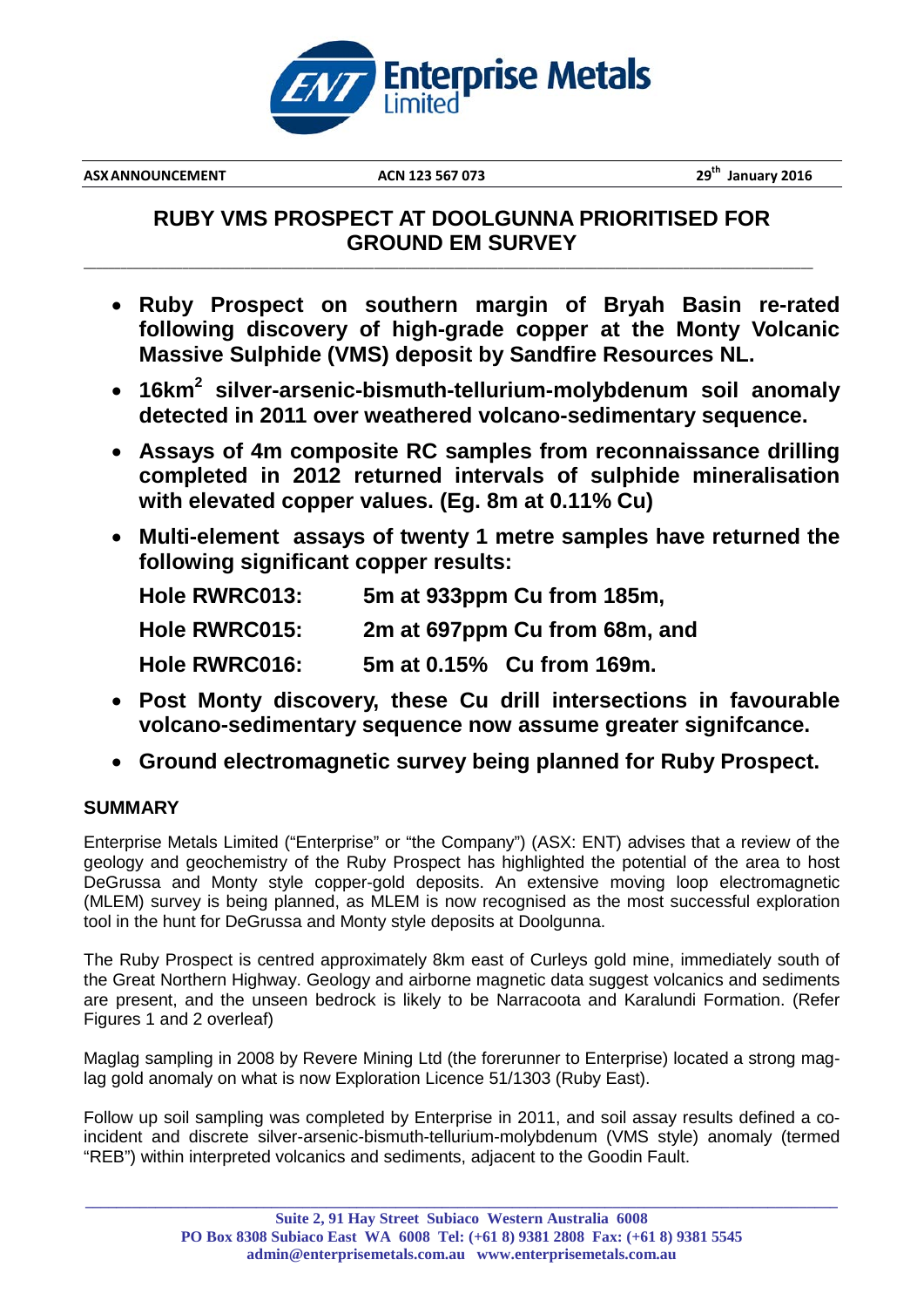

**Figure 1. Ruby Prospect, Regional Geological Plan, with Max Cu Drill Hole Results**



**Figure 2. Ruby Prospect, Regional Magnetic Image Plan, with Competitor Landholdings**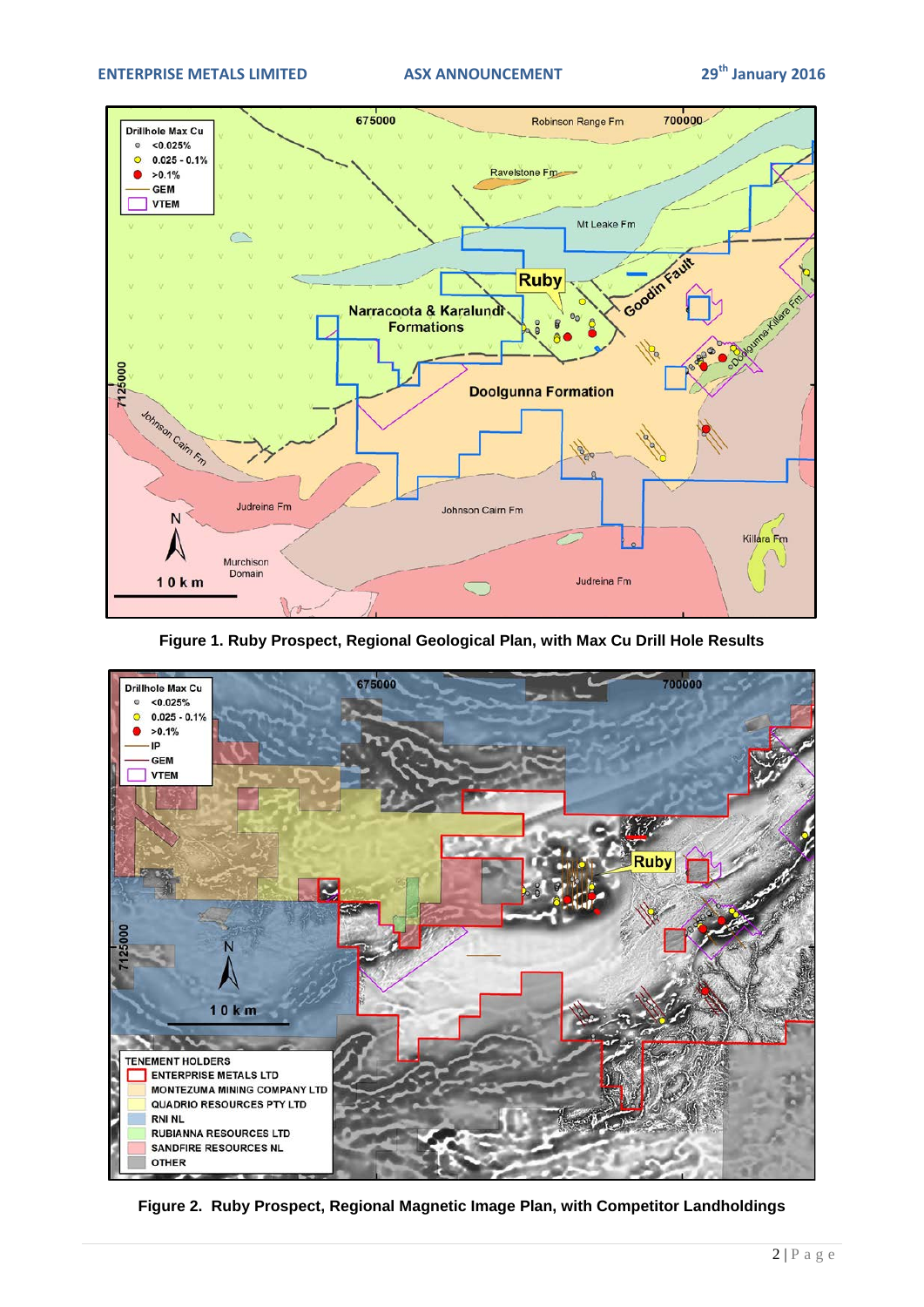### **Ruby Soil Sampling**

Follow up soil sampling of the Revere maglag gold anomaly by Enterprise in 2010 was completed at a sample spacing of 200m x 200m, with an infill sample spacing of 100m x 100m. The soil assay results defined a co-incident and discrete silver-arsenic-bismuth-tellurium-molybdenum anomaly (termed "REB") adjacent to the Goodin Fault. *(refer ENT: ASX release 22 October 2010.)* 

The Ruby soil geochemical anomaly covers an area of approximately  $16km^2$  and occurs within a broader but weaker zone of copper and lead anomalism. The associated copper anomalism at surface is thought to be more diffuse due to the mobility of copper in the deeply weathered surficial environment.

Although the Ruby multi-element soil anomalies are at relatively low levels due to dilution in soils, the consistent silver-arsenic-bismuth-tellurium-molybdenum metal association and discreteness of the anomaly encouraged Enterprise to undertake several lines of reconnaissance Induced Polarisation.

### **Ruby IP Survey**

A total of nine north-south lines of 100m dipole-dipole IP (total 31.3 line km) were completed over the Ruby (East) discrete silver-arsenic-bismuth-tellurium-molybdenum anomaly in 2011. (Refer Figure 3)

Geophysically the area has a profile of ~50m of conductive cover ("weathered bedrock" consisting of sticky wet clay) which is underlain by a resistive basement ("bedrock"), interpreted as being the Narracoota Formation volcanics. A number of moderate to strong IP responses were interpreted to be caused by veins of sulphide mineralisation, and these were planned for drill testing. *(refer ENT: ASX release 1st June 2011, Ruby Well East "REB" prospect, Figures 9 to 17)*

### **RC Drilling**

Enterprise planned twelve 200m deep RC holes to test the coincident IP and elevated multi-element surface geochemical anomalies at Ruby. However, sticky wet clays forced the abandonment of 4 of these holes before reaching target depths.

| Hole<br>No.    | <b>Easting</b><br>MGA94_50 | <b>Northing</b><br>MGA94_50 | <b>RL</b><br>(m) | <b>Declination</b><br>(degrees) | <b>Depth</b><br>(m) |
|----------------|----------------------------|-----------------------------|------------------|---------------------------------|---------------------|
| <b>RWRC007</b> | 691000                     | 7130550                     | 518              | -60                             | 200                 |
| <b>RWRC008</b> | 691400                     | 7130300                     | 519              | -60                             | 200                 |
| RWRC009*       | 691400                     | 7130400                     | 519              | -60                             | 107                 |
| RWRC010*       | 691800                     | 7131650                     | 512              | -60                             | 59                  |
| RWRC011*       | 691800                     | 7131750                     | 511              | -60                             | 131                 |
| <b>RWRC012</b> | 690600                     | 7128975                     | 528              | -60                             | 200                 |
| <b>RWRC013</b> | 690600                     | 7128875                     | 527              | -60                             | 200                 |
| <b>RWRC014</b> | 692600                     | 7130200                     | 518              | -60                             | 150                 |
| <b>RWRC015</b> | 692600                     | 7129925                     | 521              | -60                             | 150                 |
| <b>RWRC016</b> | 692600                     | 7129150                     | 526              | -60                             | 200                 |
| <b>RWRC017</b> | 692600                     | 7129450                     | 521              | -60                             | 150                 |
| RWRC018*       | 692600                     | 7129550                     | 523              | $-60$                           | 155                 |
|                |                            |                             |                  | <b>Total</b>                    | 1,902               |

**Table 1: Ruby Prospect – 2011 RC Drill Hole Collar Details**

*\*Abandoned due to wet sticky clays*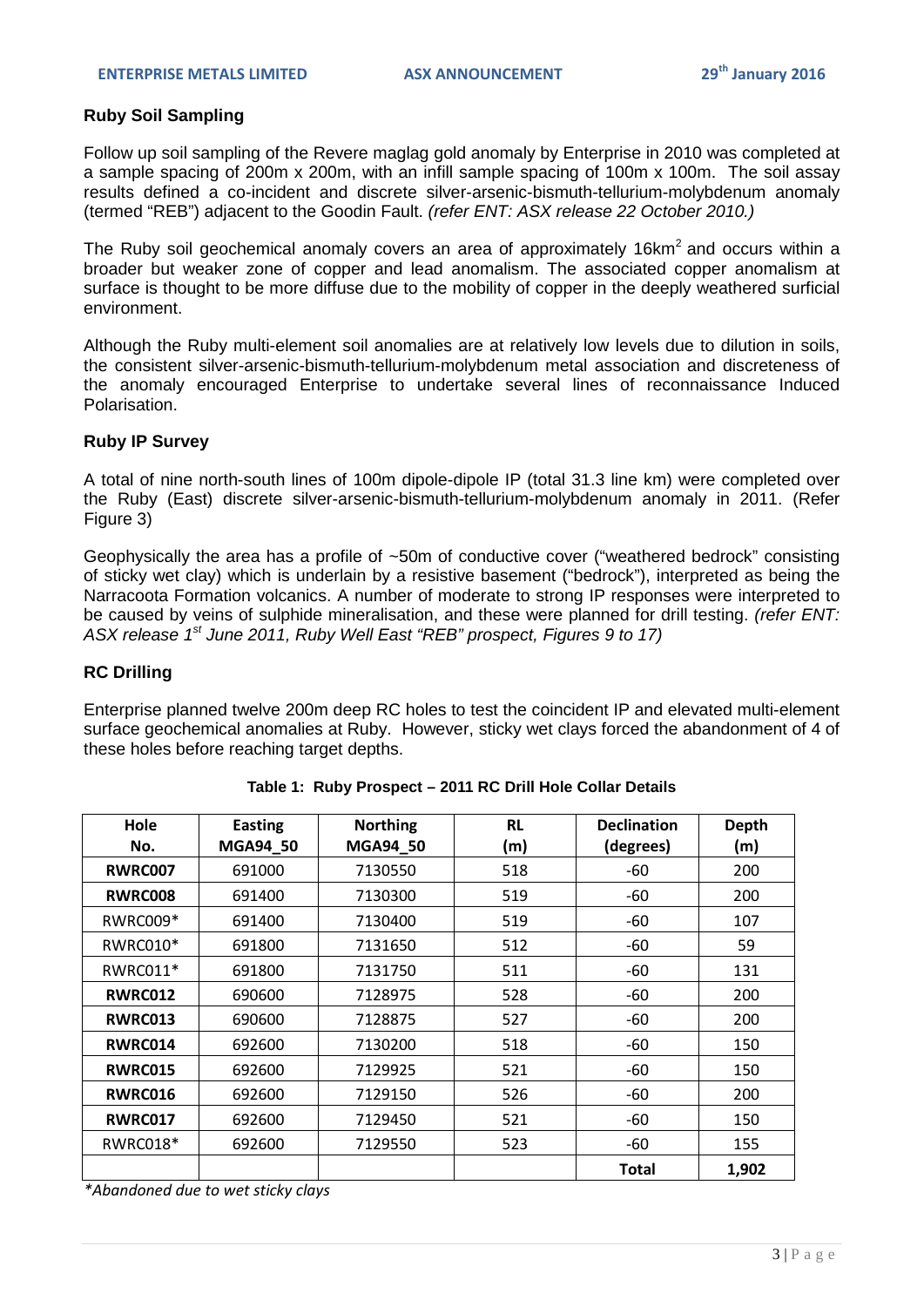Two of the holes returned narrow intervals of sulphide mineralisation with elevated gold or copper values. Significant assay results from 4 metre composite RC samples at the Ruby (East) Prospect were reported as shown in Table 2 below. *(refer ENT: ASX release 23rd January 2012)*

| Table 2: Ruby Prospect - Significant 4m Composite Sample Assays Results, Reported 2012 |  |  |
|----------------------------------------------------------------------------------------|--|--|
|                                                                                        |  |  |

| Hole No. | From<br>(m) | To<br>(m) | <b>Interval</b><br>(m) | Au<br>(g/t) | Cu<br>(ppm) | <b>Description</b> |
|----------|-------------|-----------|------------------------|-------------|-------------|--------------------|
| RWRC012  | 88          | 92        |                        | 0.13        |             | Shale              |
| RWRC016  | 168         | 176       |                        | -           | .150        | Mafic volcanics    |

A more comprehensive selection of base metal assays from the 4 metre composite RC samples is now presented in Appendix 1.

Subsequently, by applying a cut-off of 200ppm Cu to the assays from the 4m composite samples, 20 individual 1m samples from five 4 metre zones were selected for analysis at Genalysis. (Refer Table 3 overleaf.)

The Genalysis assays from the 1 metre samples support the low level silver-arsenic-bismuthtellurium-molybdenum detected in the surface soil samples, and have returned the following significant copper results:

- - **Hole RWRC013: 5m at 933ppm Cu from 185m,** • **Hole RWRC015: 2m at 697ppm Cu from 68m, and**
- - **Hole RWRC016: 5m at 0.15% Cu from 169m.**



**Figure 3: Ruby Prospect, IP lines and Drill holes on Tellurium Anomalism, over 1st VD Magnetic Image**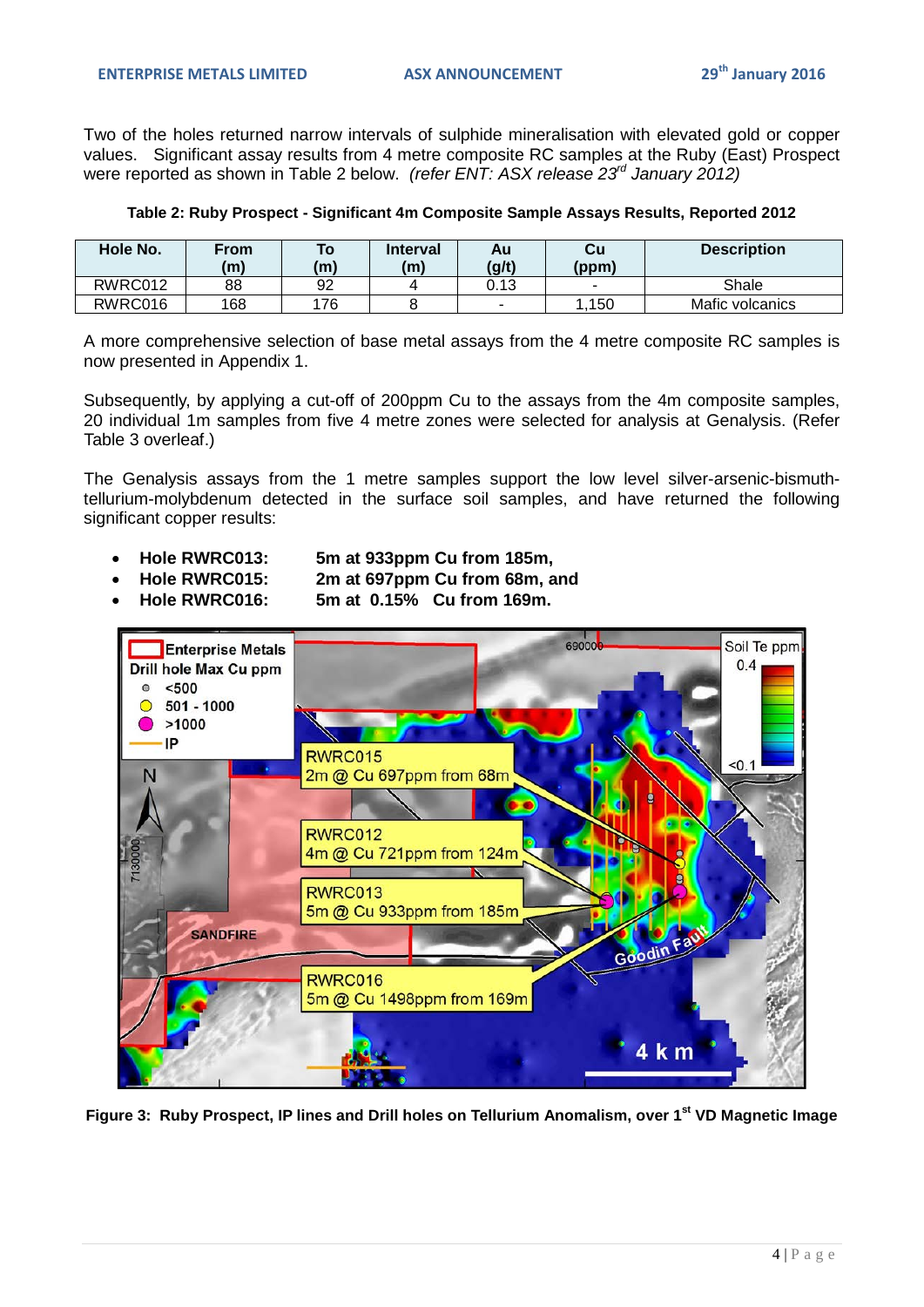| Hole     | <b>From</b>   | Ag    | As             | Bi             | Co           | Sb             | Тe             | Mo             | Cu           | Pb             | Zn           | Fe   | Mn           |
|----------|---------------|-------|----------------|----------------|--------------|----------------|----------------|----------------|--------------|----------------|--------------|------|--------------|
| No.      | (m)           | ppm   | ppm            | ppm            | ppm          | ppm            | ppm            | ppm            | ppm          | ppm            | ppm          | %    | ppm          |
|          | <b>Detect</b> | 0.5   | 5              | $\overline{2}$ | $\mathbf{1}$ | $\overline{2}$ | $\overline{2}$ | $\mathbf{1}$   | $\mathbf{1}$ | $\mathbf{1}$   | $\mathbf{1}$ | 0.01 | $\mathbf{1}$ |
|          |               |       |                |                |              |                |                |                |              |                |              |      |              |
| RWRC013  | 184           | < 0.5 | 13             | 4              | 13           | 3              | 4              | 5              | 333          | 9              | 65           | 3.2  | 367          |
| RWRC013  | 185           | < 0.5 | 9              | 4              | 10           | $2$            | 5              | 2              | 643          | 9              | 52           | 1.5  | 271          |
| RWRC013  | 186           | 0.7   | 10             | 4              | 21           | $\overline{3}$ | $\overline{4}$ | $\overline{7}$ | 1,067        | 16             | 125          | 3.9  | 711          |
| RWRC013  | 187           | 0.6   | 15             | 4              | 17           | $\overline{2}$ | 3              | $\overline{4}$ | 910          | 21             | 94           | 2.8  | 542          |
| RWRC013  | 188           | 0.8   | 14             | 5              | 17           | $\overline{2}$ | 4              | 4              | 1,337        | 14             | 91           | 2.8  | 515          |
| RWRC013  | 189           | < 0.5 | 12             | 4              | 16           | $2$            | 5              | $\overline{4}$ | 708          | 9              | 87           | 2.6  | 463          |
| RWRC013  | 190           | < 0.5 | 9              | 5              | 14           | $\overline{2}$ | 5              | $\overline{4}$ | 284          | $\overline{7}$ | 78           | 3.2  | 394          |
| RWRC013  | 191           | < 0.5 | 16             | 4              | 14           | $2$            | 3              | 3              | 116          | 5              | 76           | 2.5  | 359          |
| 8 metres |               |       |                |                |              |                |                |                |              |                |              |      |              |
| RWRC015  | 68            | 0.7   | 14             | 4              | 779          | 4              | 4              | 14             | 560          | 9              | 253          | 6.9  | 43,459       |
| RWRC015  | 69            | < 0.5 | 9              | 6              | 687          | $\overline{4}$ | 4              | 15             | 833          | 8              | 202          | 5.5  | 55,909       |
| RWRC015  | 70            | < 0.5 | 14             | 3              | 204          | $2$            | 5              | 9              | 112          | 3              | 96           | 6.4  | 16,813       |
| RWRC015  | 71            | < 0.5 | 14             | 5              | 217          | $\overline{2}$ | 5              | 11             | 124          | $\overline{4}$ | 172          | 10.1 | 18,877       |
| 4 metres |               |       |                |                |              |                |                |                |              |                |              |      |              |
| RWRC016  | 168           | < 0.5 | 6              | 6              | 44           | $2$            | $\overline{7}$ | 11             | 93           | $\overline{4}$ | 44           | 11.0 | 1,524        |
| RWRC016  | 169           | < 0.5 | 13             | 4              | 49           | $2$            | $\overline{7}$ | 12             | 1,350        | 3              | 55           | 10.7 | 1,128        |
| RWRC016  | 170           | < 0.5 | 15             | $\overline{4}$ | 48           | $2$            | 5              | 14             | 1,488        | $\overline{2}$ | 57           | 10.6 | 1,085        |
| RWRC016  | 171           | < 0.5 | $\overline{7}$ | $\overline{2}$ | 57           | 5              | 3              | 14             | 1,713        | $\overline{4}$ | 70           | 12.3 | 1,207        |
| RWRC016  | 172           | < 0.5 | 14             | $\overline{7}$ | 57           | 3              | $\overline{7}$ | 13             | 1,797        | $\overline{2}$ | 79           | 12.0 | 1,204        |
| RWRC016  | 173           | < 0.5 | 11             | 4              | 54           | 5              | 3              | 12             | 1,143        | 4              | 76           | 9.8  | 961          |
| RWRC016  | 174           | < 0.5 | 9              | 6              | 48           | $2$            | 5              | 14             | 313          | 3              | 75           | 11.8 | 1,059        |
| RWRC016  | 175           | < 0.5 | 12             | 5              | 48           | $2$            | $\overline{4}$ | 15             | 128          | 3              | 107          | 11.3 | 1,122        |
| 8 metres |               |       |                |                |              |                |                |                |              |                |              |      |              |

### **Table 3: Ruby Prospect – All 1m RC Sample Assay Results (Genalysis)**

*Note: All elements assayed by Method* AR25-10/OE at Genalysis Laboratories.*1m samples above were also Fire Assayed for gold by Method FA50/AA. All gold results less than 0.005ppm Au.*

### **Comments**

Enterprise has consistently held the view that the southern boundary of the Bryah Basin, hosting volcanics and sediments of the Narracoota and Karalundi Formations, is just as prospective for DeGrussa style copper-gold deposits as the northern boundary of the Bryah Basin.

The 2015 discovery of the Monty deposit by Sandfire Resources NL has further reinforced that view, and led Enterprise to re-assess its landholdings along the Goodin Fault. In particular, the Ruby Well area which flanks historic gold workings such as Curleys and historic copper workings such as Ruby Anna contains evidence of base metal sulphide mineralisation which has not been followed up.

Due to deep weathering and transported overburden, explorers in the Bryah Basin have come to realise that high powered moving loop electromagnetic (MLEM) surveys are the most cost effective tool in defining (conductive) massive sulphide targets for drill testing, followed by downhole EM surveys to focus further drilling and search for "blind" off hole conductors.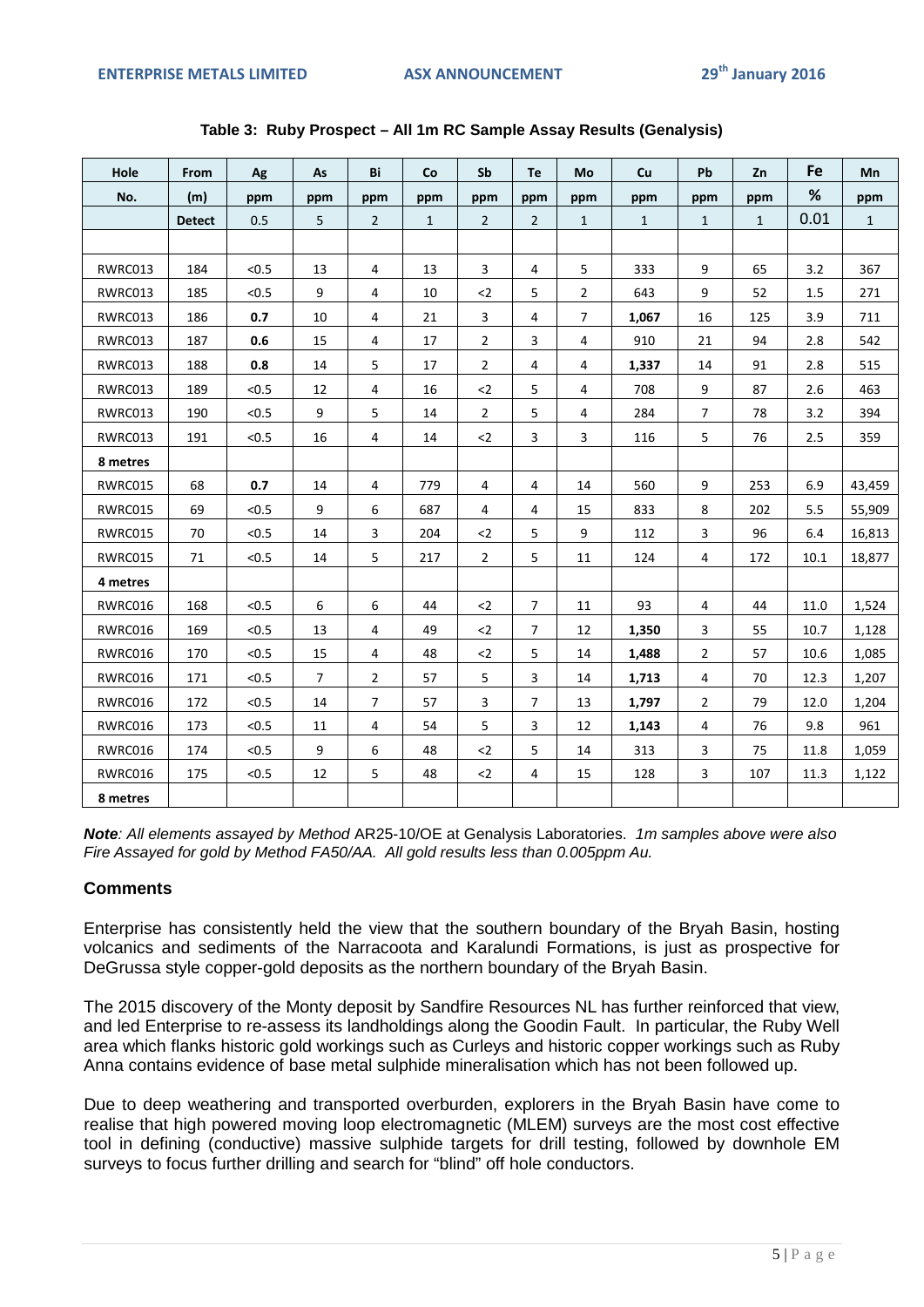Enterprise is currently in the planning stages for a MLEM survey to cover the 16 $km^2$  Ruby geochemical target, where RC drilling has already encountered thin veins of copper sulphide mineralisation.

**Dermot Ryan Managing Director**

### *Competent Persons statement*

*The 2011 exploration results in this report were previously reported to the ASX by the Company and Mr Ryan as the Competent Person under the 2004 Edition of the Joint Ore Reserves Committee (JORC) Australasian Code for Reporting of Exploration Results, Mineral Resources and Ore Reserves.* 

*The Ruby Prospect drilling and assay data and information released in this Report together with the information in the JORC Table 1 Report (attached) augments the data and information released in 2011 and 2012.* 

*The information in this Report that relates to Exploration Results is based on information compiled by Mr Dermot Ryan, who is an employee of Xserv Pty Ltd and a Director and security holder of the Company. Mr Ryan is a Fellow of the Australasian Institute of Mining and Metallurgy and a Member of the Australian Institute of Geoscientists and has sufficient experience of relevance to the styles of mineralisation and the types of deposits under consideration, and to the activities undertaken, to qualify as a Competent Person as defined in the 2012 Edition of the Joint Ore Reserves Committee (JORC) Australasian Code for Reporting of Exploration Results, Mineral Resources and Ore Reserves. Mr Ryan consents to the inclusion in this report of the matters based on information in the form and context in which it appears.*

*The information in this report that relates to 2011 Geophysical Exploration Results is based on information compiled by Mr William Robertson, who is employed as a Consultant to the Company through geophysical consultancy Value Adding Resources Pty Ltd. Mr Robertson is a member of the Australian Society of Exploration Geophysicists and has sufficient experience of relevance to the styles of mineralisation and the types of deposits under consideration, and activities undertaken, to qualify as a Competent Person as defined in the 2012 Edition of the Joint Ore reserves Committee (JORC) Australasian Code for Reporting of Exploration Results, Mineral Resources and Ore Reserves. Mr Robertson consents to the inclusion in the report of matters based on information in the form and context in which it appears.*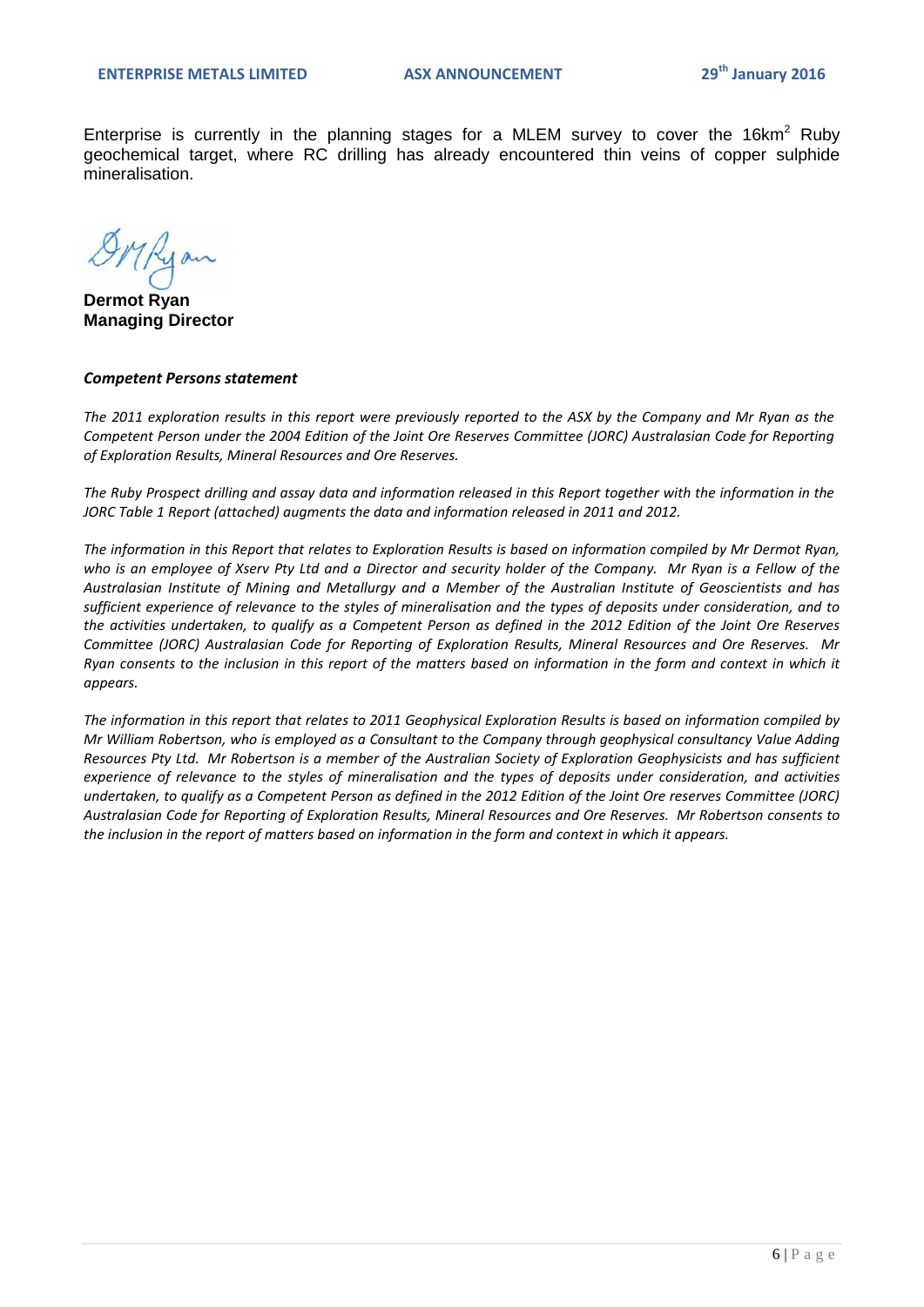### **Appendix 1: Ruby Prospect – Assays of Selected 4 metre Composite 2011 RC Drill Samples**

*Method: Q-AR1MS, Laboratory: Quantum Analytical, Cut Offs applied: +195ppm Cu, or +100ppm Co, or +200ppm Zn, or +10ppm Pb*

| Hole    | From        | To            | As    | Au             | Co   | Cu  | Pb             | Zn           | Mo           | Sn           |
|---------|-------------|---------------|-------|----------------|------|-----|----------------|--------------|--------------|--------------|
| No.     | (m)         | (m)           | ppm   | ppb            | ppm  | ppm | ppm            | ppm          | ppm          | ppm          |
|         |             | <b>Detect</b> | 0.2   | $\mathbf{1}$   | 0.2  | 0.5 | $\mathbf 1$    | $\mathbf{1}$ | 0.1          | 0.2          |
|         |             |               |       |                |      |     |                |              |              |              |
| RWRC007 | 124         | 128           | < 0.2 | 5              | 75.2 | 247 | $\leq$ 1       | 167          | 0.5          | < 0.2        |
|         |             |               |       |                |      |     |                |              |              |              |
| RWRC008 | 56          | 60            | < 0.2 | <1             | 60   | 141 | $\overline{2}$ | 204          | 2.9          | < 0.2        |
| RWRC008 | 68          | 72            | < 0.2 | 6              | 67   | 92  | $\overline{2}$ | 203          | 1.6          | < 0.2        |
| RWRC008 | 72          | 76            | < 0.2 | 9              | 80   | 146 | $\overline{2}$ | 268          | 1.2          | < 0.2        |
| RWRC008 | 92          | 96            | < 0.2 | 5              | 37   | 54  | $\overline{4}$ | 270          | 1.3          | $\mathbf{1}$ |
| RWRC008 | 96          | 100           | < 0.2 | 4              | 26   | 46  | $\mathbf{3}$   | 256          | 1.2          | 0.8          |
| RWRC008 | 100         | 104           | < 0.2 | 4              | 27   | 38  | $\overline{4}$ | 424          | 1.7          | 1.2          |
| RWRC008 | 104         | 108           | < 0.2 | $<$ 1          | 19   | 23  | 3              | 370          | $1.6\,$      | 1.4          |
| RWRC008 | 108         | 112           | < 0.2 | $\mathbf{1}$   | 22   | 25  | $\overline{2}$ | 380          | 1.6          | 0.7          |
| RWRC008 | 112         | 116           | < 0.2 | 11             | 18   | 28  | $\overline{2}$ | 397          | 1.1          | 0.4          |
| RWRC008 | 116         | 120           | < 0.2 | 12             | 28   | 25  | $\overline{3}$ | 399          | 1.3          | 0.4          |
| RWRC008 | 120         | 124           | < 0.2 | $\overline{7}$ | 25   | 42  | $\overline{4}$ | 272          | 2.3          | 0.8          |
| RWRC008 | 124         | 128           | < 0.2 | 24             | 30   | 35  | 3              | 337          | $\mathbf{1}$ | 0.6          |
| RWRC008 | 144         | 148           | < 0.2 | $\overline{a}$ | 29   | 70  | 5              | 203          | 0.7          | 0.7          |
| RWRC008 | 148         | 152           | < 0.2 | $\overline{7}$ | 28   | 33  | 5              | 326          | 1.6          | $2^{\circ}$  |
| RWRC008 | 152         | 156           | < 0.2 | 5              | 11   | 25  | $\overline{2}$ | 262          | 2.1          | 0.4          |
| RWRC008 | 156         | 160           | < 0.2 | 10             | 27   | 36  | 3              | 274          | 2.5          | < 0.2        |
| RWRC008 | 160         | 164           | < 0.2 | 5              | 56   | 109 | $\overline{4}$ | 434          | 5.2          | < 0.2        |
| RWRC008 | 164         | 168           | < 0.2 | <1             | 20   | 9   | $\mathbf{1}$   | 209          | 0.5          | 0.2          |
| RWRC008 | 168         | 172           | < 0.2 | $\leq$ 1       | 31   | 27  | $\overline{2}$ | 222          | 0.7          | 0.6          |
| RWRC008 | 176         | 180           | < 0.2 | $\overline{7}$ | 34   | 78  | 3              | 233          | 0.5          | < 0.2        |
| RWRC008 | 180         | 184           | < 0.2 | $<$ 1          | 20   | 37  | 3              | 225          | 0.5          | 0.7          |
| RWRC008 | 184         | 188           | < 0.2 | 22             | 20   | 62  | 3              | 286          | 3            | 0.4          |
| RWRC008 | 188         | 192           | < 0.2 | 5              | 32   | 50  | $\overline{3}$ | 283          | $\mathbf 1$  | 0.5          |
|         |             |               |       |                |      |     |                |              |              |              |
| RWRC009 | $\mathbf 0$ | 4             | 0.7   | $\overline{2}$ | 4    | 11  | 15             | <1           | 0.8          | 1.1          |
| RWRC009 | 40          | 44            | < 0.2 | $\mathbf{1}$   | 138  | 88  | 3              | 138          | 1.2          | < 0.2        |
| RWRC009 | 44          | 48            | < 0.2 | 10             | 68   | 79  | 3              | 227          | 0.6          | < 0.2        |
| RWRC009 | 48          | 52            | < 0.2 | 4              | 72   | 72  | 3              | 217          | 0.3          | < 0.2        |
| RWRC009 | 52          | 56            | < 0.2 | $\overline{2}$ | 83   | 86  | $\overline{a}$ | 215          | 0.5          | < 0.2        |
| RWRC009 | 92          | 96            | < 0.2 | $<$ 1          | 23   | 29  | 3              | 268          | $\mathbf{1}$ | 1.4          |
| RWRC009 | 96          | 100           | < 0.2 | $\leq$ 1       | 13   | 21  | $\overline{2}$ | 228          | $0.8\,$      | 0.8          |
| RWRC009 | 104         | 107           | < 0.2 | $\leq$ 1       | 16   | 19  | 3              | 243          | $\mathbf{1}$ | 1.2          |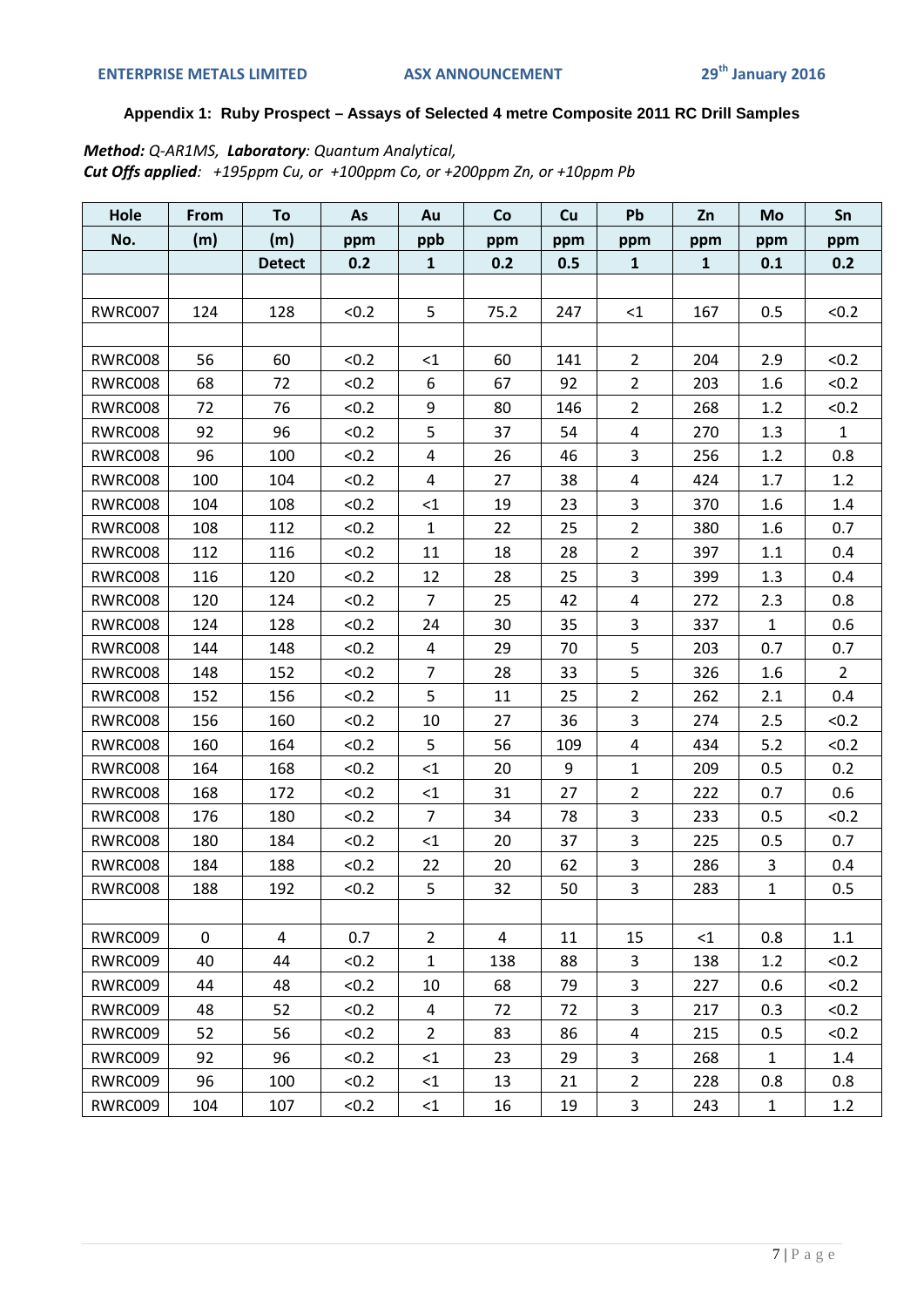### **ENTERPRISE METALS LIMITED ASX ANNOUNCEMENT 29th January 2016**

| Hole    | From        | To            | As    | Au             | Co   | Cu             | Pb             | Zn           | Mo           | Sn           |
|---------|-------------|---------------|-------|----------------|------|----------------|----------------|--------------|--------------|--------------|
| No.     | (m)         | (m)           | ppm   | ppb            | ppm  | ppm            | ppm            | ppm          | ppm          | ppm          |
|         |             | <b>Detect</b> | 0.2   | $\mathbf{1}$   | 0.2  | 0.5            | $\mathbf{1}$   | $\mathbf{1}$ | 0.1          | 0.2          |
|         |             |               |       |                |      |                |                |              |              |              |
| RWRC010 | $\mathbf 0$ | 4             | 5.3   | $\mathbf{1}$   | 8    | 28             | 20             | 18           | 1.8          | 1.8          |
| RWRC010 | 4           | 8             | < 0.2 | $\overline{2}$ | 6    | 21             | 11             | 12           | 1.1          | 1.5          |
| RWRC010 | 16          | 20            | < 0.2 | ${<}1$         | 506  | 60             | 9              | $\mathbf{1}$ | 0.8          | 1.1          |
| RWRC010 | 20          | 24            | < 0.2 | 8              | 159  | 40             | $\overline{7}$ | $\leq$ 1     | 0.1          | < 0.2        |
| RWRC010 | 24          | 28            | < 0.2 | 3              | 169  | 169            | 11             | 46           | 0.1          | 0.3          |
|         |             |               |       |                |      |                |                |              |              |              |
| RWRC011 | $\mathbf 0$ | 4             | 3.5   | $\overline{2}$ | 11   | 22             | 16             | 13           | 1.1          | 1.3          |
| RWRC011 | 4           | 8             | 1.5   | $\mathbf 1$    | 14   | 20             | 16             | 12           | $1.1\,$      | 1.7          |
| RWRC011 | 8           | 12            | < 0.2 | $\mathbf{1}$   | 9    | 15             | 11             | $2^{\circ}$  | 0.7          | 1.5          |
| RWRC011 | 12          | 16            | < 0.2 | 3              | 8    | 9              | 12             | $<1\,$       | 0.7          | 1.3          |
| RWRC011 | 56          | 60            | < 0.2 | ${<}1$         | 12   | 262            | $\mathbf{3}$   | 61           | 0.4          | < 0.2        |
|         |             |               |       |                |      |                |                |              |              |              |
| RWRC012 | $\pmb{0}$   | 4             | < 0.2 | $\overline{a}$ | 333  | 18             | 12             | 35           | 0.6          | $\mathbf{1}$ |
| RWRC012 | 4           | 8             | < 0.2 | 3              | 54   | 23             | 12             | $\leq$ 1     | 0.1          | 0.3          |
| RWRC012 | 16          | 20            | < 0.2 | 3              | 20   | 91             | 10             | 54           | 0.5          | 0.5          |
| RWRC012 | 56          | 60            | < 0.2 | 8              | 33   | 71             | 19             | 78           | $1.5\,$      | < 0.2        |
| RWRC012 | 60          | 64            | < 0.2 | $\mathbf{1}$   | 52   | 93             | 12             | 118          | $\mathbf{1}$ | < 0.2        |
| RWRC012 | 68          | 72            | 0.5   | $\overline{2}$ | 131  | 128            | 13             | 169          | 1.6          | < 0.2        |
| RWRC012 | 72          | 76            | 1.2   | <1             | 99   | 102            | 10             | 110          | 1.9          | < 0.2        |
| RWRC012 | 76          | 80            | < 0.2 | $\leq 1$       | 53   | 196            | 24             | 77           | $\mathbf{1}$ | < 0.2        |
| RWRC012 | 80          | 84            | < 0.2 | $\leq 1$       | 34   | 14             | 25             | 44           | $\mathbf{1}$ | < 0.2        |
| RWRC012 | 84          | 88            | < 0.2 | $\overline{2}$ | 27   | 8              | 34             | 63           | 0.8          | 0.3          |
| RWRC012 | 88          | 92            | 7.8   | 128            | 16   | 20             | 16             | 39           | 1.2          | 0.3          |
| RWRC012 | 92          | 96            | 0.3   | ${<}1$         | 18   | 5              | 12             | 32           | $1.1\,$      | < 0.2        |
| RWRC012 | 96          | 100           | < 0.2 | $<$ 1          | 20   | 5              | 14             | 38           | 0.8          | 0.4          |
| RWRC012 | 100         | 104           | 0.7   | $\mathbf{1}$   | 14   | 5              | 15             | 31           | 0.7          | 0.2          |
| RWRC012 | 104         | 108           | 0.2   | $\leq$ 1       | 18   | $\overline{2}$ | 13             | 35           | 0.6          | 0.3          |
| RWRC012 | 108         | 112           | 1.1   | 3              | 12   | 6              | 16             | 34           | 0.4          | 0.3          |
| RWRC012 | 112         | 116           | < 0.2 | $<$ 1          | 11   | 6              | 17             | 36           | 0.3          | < 0.2        |
| RWRC012 | 116         | 120           | < 0.2 | $<$ 1          | 11   | 12             | 9              | 43           | 0.2          | < 0.2        |
| RWRC012 | 120         | 124           | < 0.2 | $<$ 1          | 17   | 65             | 12             | 67           | 0.2          | < 0.2        |
| RWRC012 | 124         | 128           | < 0.2 | 6              | 20.2 | 721            | 9              | 73           | 0.3          | < 0.2        |
| RWRC012 | 128         | 132           | < 0.2 | $\mathbf{1}$   | 16.3 | 34             | $\overline{7}$ | 58           | 0.3          | < 0.2        |
| RWRC012 | 132         | 136           | < 0.2 | $\leq$ 1       | 14   | $\overline{7}$ | 8              | 52           | 0.3          | < 0.2        |
| RWRC012 | 136         | 140           | < 0.2 | $\overline{4}$ | 17   | 400            | 6              | 63           | 0.6          | < 0.2        |
| RWRC012 | 140         | 144           | < 0.2 | $<$ 1          | 12   | 73             | 18             | 48           | 0.3          | < 0.2        |
| RWRC012 | 144         | 148           | < 0.2 | $\mathbf{1}$   | 17   | 14             | 10             | 63           | 0.3          | 0.2          |
| RWRC012 | 176         | 180           | < 0.2 | $\mathbf{1}$   | 14   | 33             | 12             | 48           | < 0.1        | < 0.2        |
| RWRC012 | 188         | 192           | < 0.2 | $\leq$ 1       | 6    | 288            | 6              | 27           | 0.2          | < 0.2        |
| RWRC012 | 192         | 196           | < 0.2 | $\overline{2}$ | 17   | 19             | 12             | 63           | 0.3          | 0.4          |
| RWRC012 | 196         | 200           | < 0.2 | $\leq$ 1       | 13   | 10             | 12             | 44           | 0.3          | 0.2          |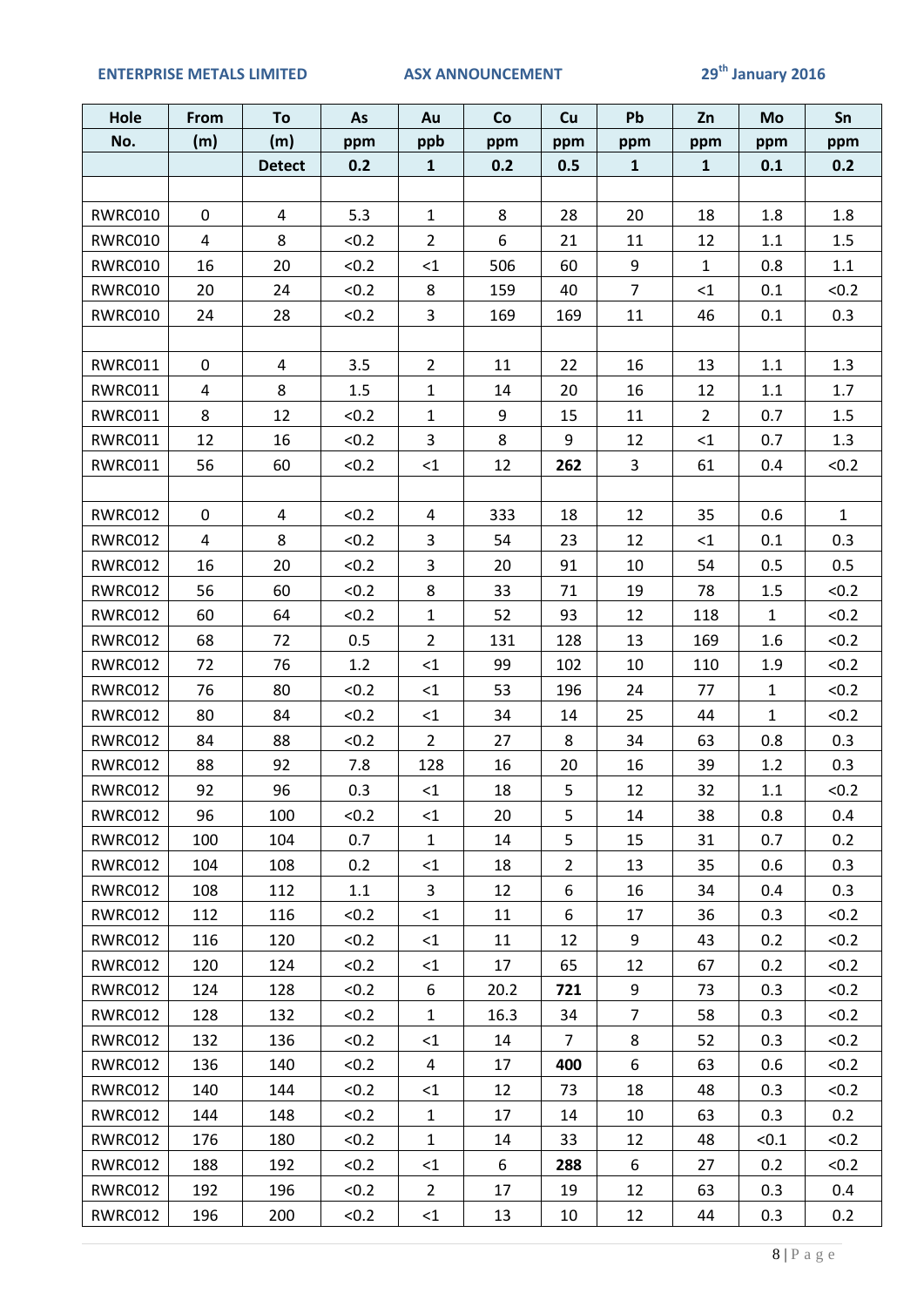### **ENTERPRISE METALS LIMITED ASX ANNOUNCEMENT 29th January 2016**

| Hole    | From        | To             | As    | Au                      | Co             | Cu             | Pb             | Zn             | Mo               | Sn      |
|---------|-------------|----------------|-------|-------------------------|----------------|----------------|----------------|----------------|------------------|---------|
| No.     | (m)         | (m)            | ppm   | ppb                     | ppm            | ppm            | ppm            | ppm            | ppm              | ppm     |
|         |             | <b>Detect</b>  | 0.2   | $\mathbf{1}$            | 0.2            | 0.5            | $\mathbf{1}$   | $\mathbf{1}$   | 0.1              | 0.2     |
|         |             |                |       |                         |                |                |                |                |                  |         |
| RWRC013 | $\mathbf 0$ | 4              | < 0.2 | <1                      | 56             | 28             | 19             | 21             | 0.9              | 1.3     |
| RWRC013 | 8           | 12             | < 0.2 | $\mathbf{1}$            | 30             | 34             | 14             | $\overline{2}$ | 0.9              | 0.6     |
| RWRC013 | 16          | 20             | < 0.2 | $\overline{2}$          | 42             | 39             | 12             | 6              | 0.4              | 0.3     |
| RWRC013 | 20          | 24             | 0.5   | <1                      | 14             | 212            | 14             | 10             | 4.6              | < 0.2   |
| RWRC013 | 56          | 60             | < 0.2 | $\leq$ 1                | 93             | 63             | 10             | 135            | 0.7              | 0.3     |
| RWRC013 | 68          | 72             | 8.7   | $\overline{a}$          | 110            | 118            | $\overline{3}$ | 179            | $1.1\,$          | < 0.2   |
| RWRC013 | 104         | 108            | 1.3   | $\mathbf{1}$            | 51             | 58             | 11             | 134            | 0.4              | < 0.2   |
| RWRC013 | 164         | 168            | < 0.2 | $\mathbf{1}$            | $\overline{7}$ | 6              | 12             | 24             | 0.3              | < 0.2   |
| RWRC013 | 168         | 172            | < 0.2 | <1                      | 10             | $\overline{2}$ | 10             | 39             | 0.2              | 0.2     |
| RWRC013 | 172         | 176            | < 0.2 | $\leq 1$                | 13             | $\overline{2}$ | 9              | 41             | 0.3              | 0.3     |
| RWRC013 | 176         | 180            | < 0.2 | $\leq 1$                | 13             | $\overline{2}$ | 10             | 47             | 0.2              | 0.2     |
| RWRC013 | 184         | 188            | < 0.2 | $\leq 1$                | 17             | 930            | 18             | 79             | 0.3              | 0.3     |
| RWRC013 | 188         | 192            | < 0.2 | $\mathbf{1}$            | 18             | 478            | 9              | 77             | 0.2              | 0.2     |
| RWRC013 | 196         | 200            | < 0.2 | $\leq 1$                | 14             | 6              | 15             | 50             | 0.3              | 0.2     |
|         |             |                |       |                         |                |                |                |                |                  |         |
| RWRC014 | $\mathbf 0$ | $\overline{4}$ | 7.1   | <1                      | 15             | 22             | 17             | 22             | $\mathbf{1}$     | 0.8     |
| RWRC014 | 4           | 8              | 2.7   | $\mathbf{1}$            | $\overline{4}$ | 22             | 14             | 12             | 1.2              | 1.3     |
| RWRC014 | 8           | 12             | 5.8   | $\overline{4}$          | $\overline{3}$ | 17             | 15             | 9              | 1.1              | 1.6     |
| RWRC014 | 12          | 16             | 1.6   | 3                       | $6\,$          | 29             | 17             | 6              | 1.3              | 1.4     |
| RWRC014 | 84          | 88             | < 0.2 | 20                      | 159            | 68             | 6              | 97             | 0.4              | 0.5     |
| RWRC014 | 100         | 104            | < 0.2 | $\leq$ 1                | 120            | 134            | 3              | 148            | 5.9              | 0.4     |
|         |             |                |       |                         |                |                |                |                |                  |         |
| RWRC015 | $\mathbf 0$ | 4              | 5.9   | <1                      | 23             | 21             | 18             | 36             | 1.1              | 1.2     |
| RWRC015 | 4           | 8              | 3.8   | $\overline{\mathbf{4}}$ | $\overline{4}$ | 24             | 13             | 21             | 1.2              | 1.6     |
| RWRC015 | 8           | 12             | 5     | $<$ 1                   | $\overline{4}$ | 22             | 15             | 16             | 1.3              | 1.9     |
| RWRC015 | 12          | 16             | < 0.2 | 10                      | 15             | 16             | 11             | 6              | 0.7              | 1.5     |
| RWRC015 | 16          | 20             | < 0.2 | 3                       | 9              | 11             | 12             | 3              | 0.6              | $1.6\,$ |
| RWRC015 | 20          | 24             | < 0.2 | $\overline{2}$          | 6              | 13             | 13             | 5              | 1.2              | 1.8     |
| RWRC015 | 44          | 48             | < 0.2 | 4                       | 220            | 110            | 3              | 154            | 1.8              | 0.2     |
| RWRC015 | 56          | 60             | < 0.2 | 3                       | 160            | 94             | $\mathbf{1}$   | 90             | 1.5              | 0.3     |
| RWRC015 | 68          | 72             | 2.3   | 6                       | 538            | 433            | 9              | 51             | 6                | < 0.2   |
|         |             |                |       |                         |                |                |                |                |                  |         |
| RWRC016 | 0           | 4              | 4.1   | $\leq$ 1                | 3              | 22             | 20             | 16             | 0.8              | 0.8     |
| RWRC016 | 12          | 16             | < 0.2 | $\mathbf{1}$            | $\overline{2}$ | 19             | 13             | 14             | 0.2              | < 0.2   |
| RWRC016 | 16          | 20             | < 0.2 | <1                      | $\overline{3}$ | 16             | 11             | 11             | 0.2              | < 0.2   |
| RWRC016 | 84          | 88             | 4.4   | 6                       | 66             | 201            | 3              | 161            | 1.2              | < 0.2   |
| RWRC016 | 156         | 160            | < 0.2 | $\leq$ 1                | 45             | $\overline{2}$ | $\overline{2}$ | 222            | 1.6              | < 0.2   |
| RWRC016 | 160         | 164            | < 0.2 | $\mathbf{1}$            | 42             | < 0.5          | $\overline{2}$ | 42             | $1.6\phantom{0}$ | < 0.2   |
| RWRC016 | 164         | 168            | < 0.2 | 5                       | 60             | 32             | $\overline{2}$ | 57             | 1.4              | < 0.2   |
| RWRC016 | 168         | 172            | < 0.2 | $\leq$ 1                | 51             | 1,633          | $2^{\circ}$    | 75             | 2.8              | < 0.2   |
| RWRC016 | 172         | 176            | < 0.2 | $\overline{2}$          | 50             | 660            | $2^{\circ}$    | 89             | 3                | < 0.2   |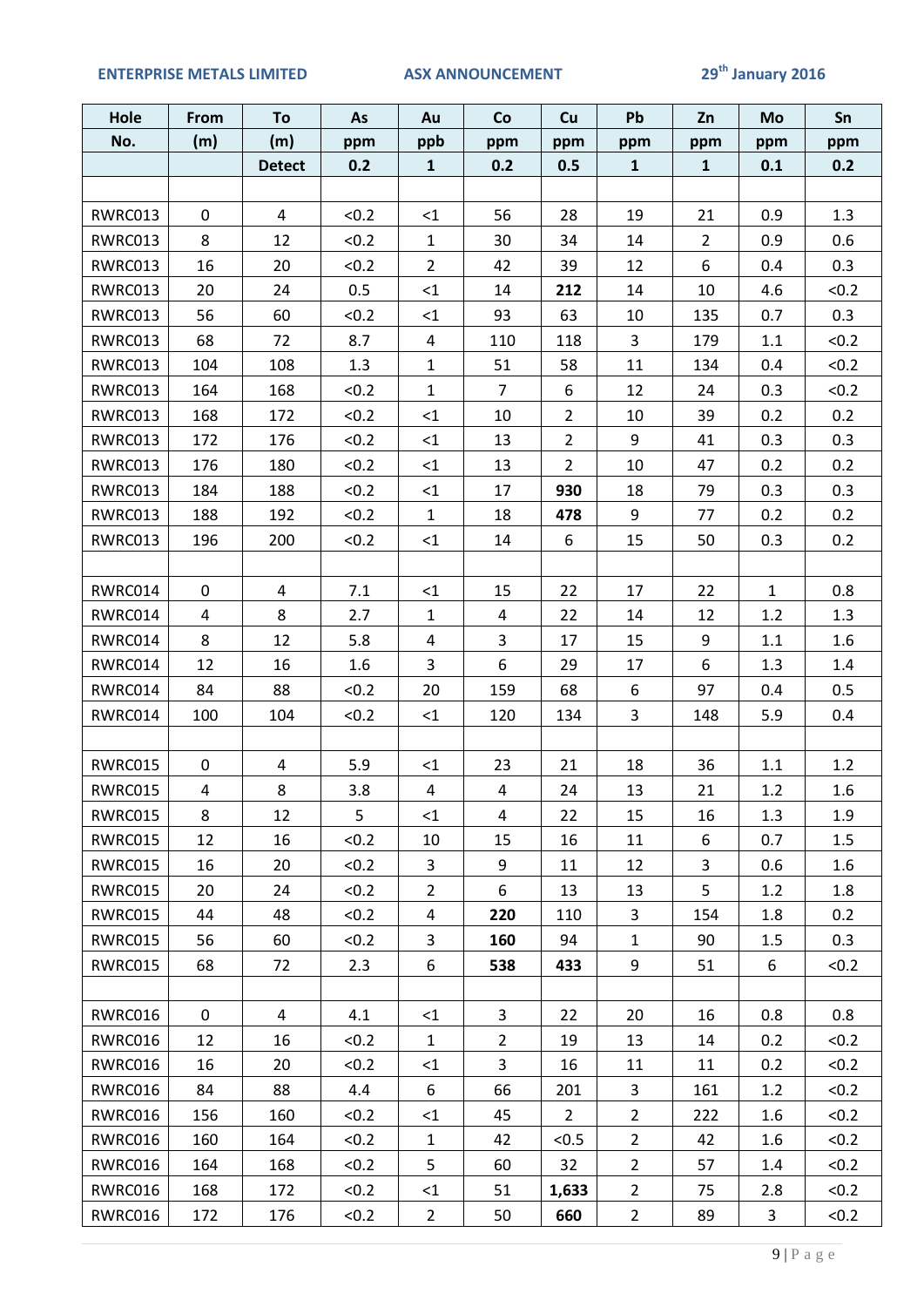## **ENTERPRISE METALS LIMITED ASX ANNOUNCEMENT 29th January 2016**

| Hole    | <b>From</b> | To            | <b>As</b> | Au             | <b>Co</b> | Cu  | Pb  | Zn  | <b>Mo</b> | Sn            |
|---------|-------------|---------------|-----------|----------------|-----------|-----|-----|-----|-----------|---------------|
| No.     | (m)         | (m)           | ppm       | ppb            | ppm       | ppm | ppm | ppm | ppm       | ppm           |
|         |             | <b>Detect</b> | 0.2       | 1              | 0.2       | 0.5 | 1   | 1   | 0.1       | 0.2           |
|         |             |               |           |                |           |     |     |     |           |               |
| RWRC017 | $\mathbf 0$ | 4             | 7.3       | $<$ 1          | 10        | 35  | 18  | 17  | 1.5       | 1.4           |
| RWRC017 | 4           | 8             | 4.3       | $<$ 1          | 3         | 14  | 19  | 7   | 1.5       | $1.4^{\circ}$ |
| RWRC017 | 8           | 12            | 1.9       | $\leq$ 1       | 5         | 23  | 18  | 4   | 1.6       | 1.4           |
| RWRC017 | 12          | 16            | 1.4       | $<$ 1          | 6         | 22  | 14  | 5   | $1.6\,$   | $\mathbf{1}$  |
|         |             |               |           |                |           |     |     |     |           |               |
| RWRC018 | $\mathbf 0$ | 4             | 5.3       | $<$ 1          | 9         | 23  | 15  | 33  | 1.2       | 1.3           |
| RWRC018 | 4           | 8             | 4.5       | $<$ 1          | 8         | 29  | 16  | 27  | 1.5       | 1.6           |
| RWRC018 | 8           | 12            | 2.9       | $<$ 1          | 4         | 15  | 17  | 10  | 1.5       | 1.8           |
| RWRC018 | 12          | 16            | 1.3       | $\overline{2}$ | 39        | 20  | 13  | 6   | 0.6       | 0.5           |
| RWRC018 | 96          | 100           | 0.9       | $<$ 1          | 12        | 18  | 11  | 56  | 1.3       | < 0.2         |
| RWRC018 | 100         | 104           | < 0.2     | $\overline{2}$ | 20        | 40  | 23  | 88  | 0.9       | < 0.2         |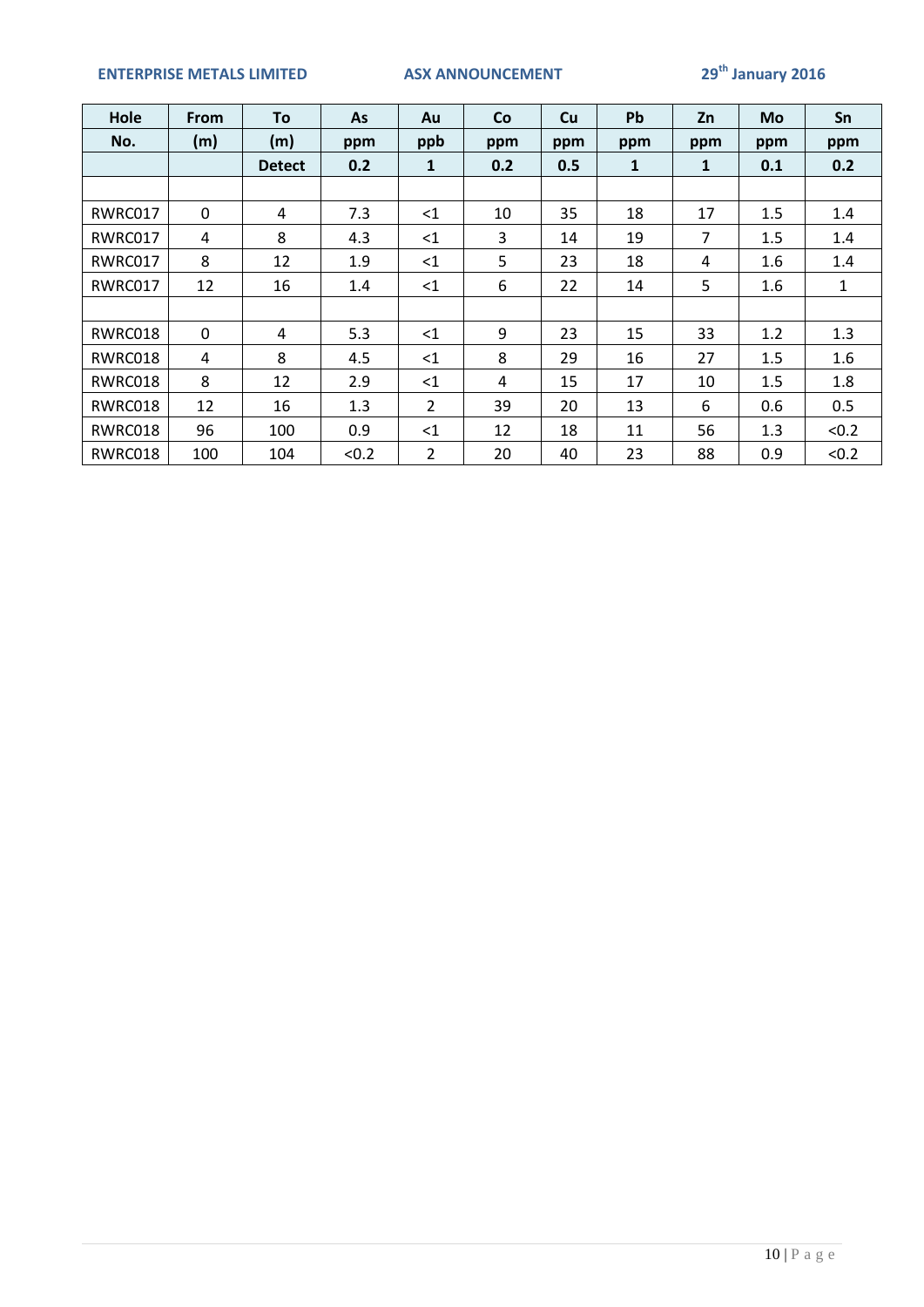

## **JORC Code, 2012 Edition – Table 1 report**

## **29th January 2016 – Doolgunna Project- Ruby Prospect**

## **Section 1 Sampling Techniques and Data**

| <b>Criteria</b>               | (Criteria in this section apply to all succeeding sections.)<br><b>Commentary</b>                                                                                                                                                 |
|-------------------------------|-----------------------------------------------------------------------------------------------------------------------------------------------------------------------------------------------------------------------------------|
|                               |                                                                                                                                                                                                                                   |
| Sampling<br>techniques        | Drilling at Ruby (east) Prospect (Doolgunna) in 2011 consisted of 12 angled Reverse<br>$\bullet$<br>Circulation (RC) drill holes.<br>The holes were planned to test a number of soil geochemical and IP and targets.<br>$\bullet$ |
|                               | Representative 3kg 1 metre samples were produced by a cyclone and splitter system<br>$\bullet$<br>fitted to side of the drill rig.<br>Representative 4m composite samples were collected using a constant volume PVC<br>$\bullet$ |
|                               | scoop.                                                                                                                                                                                                                            |
| <b>Drilling</b><br>techniques | Drilling to date has been angled Reverse Circulation<br>$\bullet$                                                                                                                                                                 |
| Drill sample                  | Sample recoveries were not measured, poor samples commented on in logs.<br>$\bullet$                                                                                                                                              |
| recovery                      | RC samples were collected in polythene bags.<br>٠                                                                                                                                                                                 |
|                               | Recovery was not measured. All wet samples have been logged and recorded in the<br>$\bullet$<br>database accordingly.                                                                                                             |
| Logging                       | Geological logging of drill chip samples has been recorded for each drillhole including<br>$\bullet$<br>lithology, mineralisation, grainsize, texture, oxidation, weathering, colour and<br>wetness.                              |
|                               | Logging is qualitative. For RC drilling, a representative sample of washed cuttings was<br>$\bullet$<br>retained in a plastic chip tray.<br>All drillholes were logged for the full extent of each hole.<br>٠                     |
| Sub-sampling                  | No drill core was collected.<br>$\bullet$                                                                                                                                                                                         |
| techniques and<br>sample      | 4m composite RC samples were collected using a spear when dry and a PVC scoop if<br>٠<br>wet from bulk drill samples.                                                                                                             |
| preparation                   | The sample preparation of drill chip samples for analysis follows industry best practice<br>٠<br>involving oven drying, coarse crush, sieve -80# sufficient for a 50g aqua regia<br>digestion.                                    |
|                               | QC procedures involve the review of laboratory supplied certified reference materials<br>$\bullet$                                                                                                                                |
|                               | and field duplicates. These quality control results are reported along with sample                                                                                                                                                |
|                               | values in the final analysis report. Selected intervals are assayed at other laboratories<br>for comparison at times.                                                                                                             |
|                               | Sample sizes are considered to be appropriate to correctly represent the sought after<br>٠<br>mineralisation style.                                                                                                               |
| Quality of assay              | 4m composite samples (~3kg) were pulverised to give a 25g sample for aqua regia<br>$\bullet$                                                                                                                                      |
| data and                      | digest and ICP-MS and OES analysis, Method: Q-AR1MS, at Quantum Analytical                                                                                                                                                        |
| laboratory tests              | Laboratory for 16 elements: Ag, Ars, Au, Bi, Cd, Co, Cu, Mo, Ni, Pb, Pd, Pt, Sn, Te, W,<br>Zn.                                                                                                                                    |
|                               | Based on results of 4m composite samples, 20 selected original 1m samples were sent                                                                                                                                               |
|                               | for analysis by Agua Regia digest and Method AR25-10/OE at Genalysis Laboratories                                                                                                                                                 |
|                               | for 31 elements: Ag, Al, Ars, Au, Ba, Bi, Ca, Cd, Ce, Co, Cr, Cu, Fe, K, La, Mg, Mn, Mo,                                                                                                                                          |
|                               | Na, Ni, P, Pb, Sb, Sc, Sr, Te, Ti, Tl, V, W, Zn.                                                                                                                                                                                  |
|                               | Laboratory QC involves the use of internal lab standards using certified reference                                                                                                                                                |

**\_\_\_\_\_\_\_\_\_\_\_\_\_\_\_\_\_\_\_\_\_\_\_\_\_\_\_\_\_\_\_\_\_\_\_\_\_\_\_\_\_\_\_\_\_\_\_\_\_\_\_\_\_\_\_\_\_\_\_\_\_\_\_\_\_\_\_\_\_\_\_\_\_\_\_\_\_\_\_\_\_\_\_\_\_\_\_\_\_\_\_\_\_\_\_\_\_**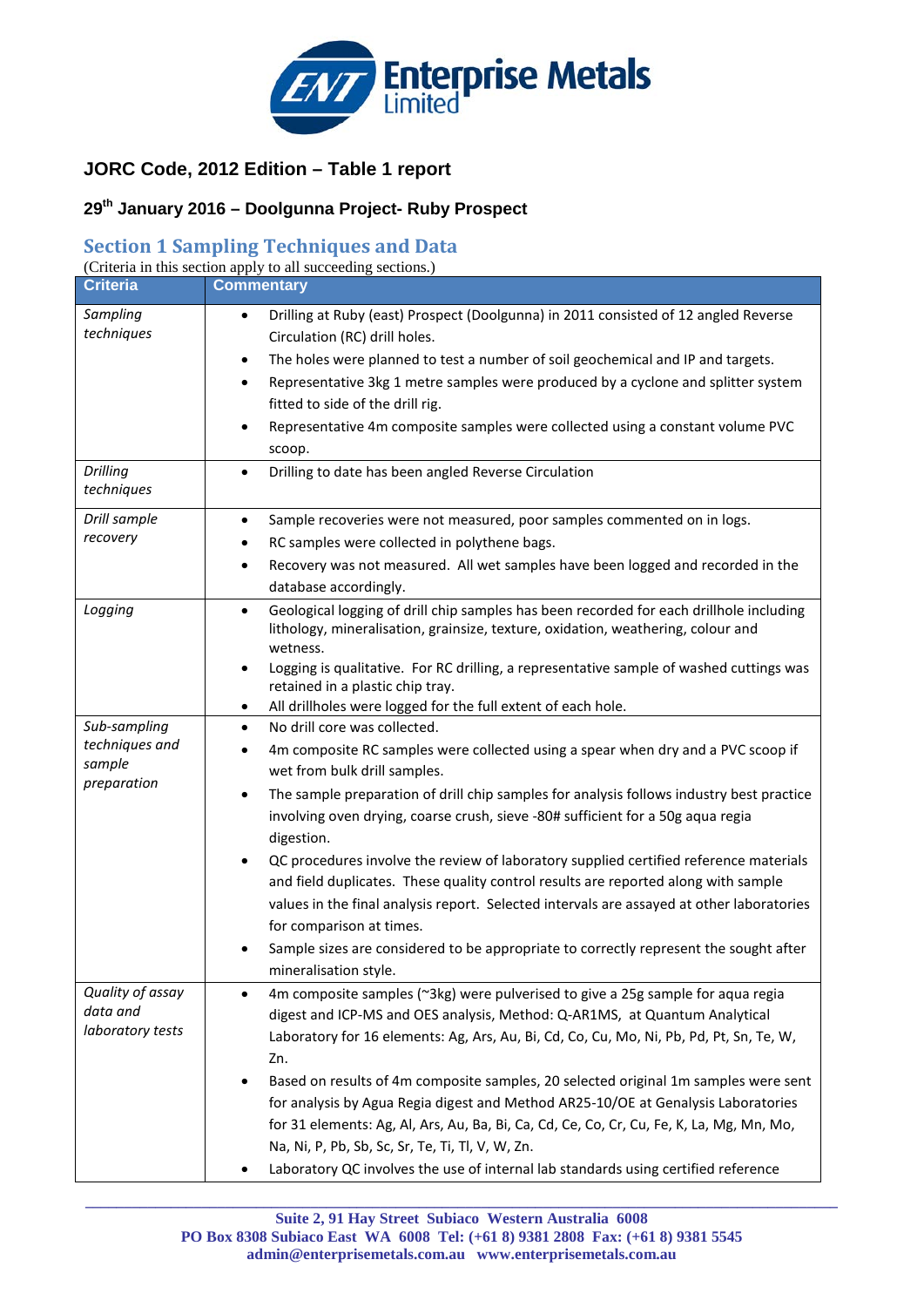| Criteria                                                         | <b>Commentary</b>                                                                                                                                                                                                                                                                                                                                        |
|------------------------------------------------------------------|----------------------------------------------------------------------------------------------------------------------------------------------------------------------------------------------------------------------------------------------------------------------------------------------------------------------------------------------------------|
|                                                                  | material, blanks, splits and replicates as part of the in house process.                                                                                                                                                                                                                                                                                 |
| Verification of<br>sampling and<br>assaying                      | Primary data was collected using a set of standard Excel templates and re-entered<br>$\bullet$<br>into laptop computers. The information was sent to Enterprises' in-house database<br>manager for validation and loading into a SQL database server.<br>No adjustments or calibrations were made to any data used in this report.<br>$\bullet$          |
| Location of data<br>points                                       | Drill hole collar locations were surveyed by a modern hand held GPS unit with an<br>$\bullet$<br>accuracy of 5m which is sufficient accuracy for the purpose of compiling and<br>interpreting the results.<br>Topographic control is by NASA Shuttle Radar Topography Mission (SRTM).<br>$\bullet$<br>The grid system is MGA GDA94 Zone 50.<br>$\bullet$ |
| Data spacing and<br>distribution                                 | RC hole spacing was chosen to test a number of IP and surface geochemical<br>$\bullet$<br>anomalies over an area of 16km <sup>2</sup> .<br>This was a maiden/scout exploration drilling program and no resource estimation was<br>or is planned.<br>No additional sample compositing was used apart from the standard 4m composite<br>sampling.          |
| Orientation of<br>data in relation<br>to geological<br>structure | The drilling was conducted orthogonal to strike of the interpreted volcano-<br>$\bullet$<br>sedimentary sequence interpreted from aeromagnetic data and geological mapping<br>where available.                                                                                                                                                           |
| Sample security                                                  | Samples were secured in bulk bags and delivered to the Laboratory by a reputable<br>carrier.                                                                                                                                                                                                                                                             |
| <b>Audits or reviews</b>                                         | Regular internal reviews are occurring, but no external reviews have been<br>$\bullet$<br>undertaken.                                                                                                                                                                                                                                                    |

# **Section 2 Reporting of Exploration Results**

|                                               | (Criteria listed in the preceding section also apply to this section.)                                                                                                                                                                                                                                                                                                                                                                                                                                                                                                                                                                                                                                                                                                                                                                                                                            |
|-----------------------------------------------|---------------------------------------------------------------------------------------------------------------------------------------------------------------------------------------------------------------------------------------------------------------------------------------------------------------------------------------------------------------------------------------------------------------------------------------------------------------------------------------------------------------------------------------------------------------------------------------------------------------------------------------------------------------------------------------------------------------------------------------------------------------------------------------------------------------------------------------------------------------------------------------------------|
| <b>Criteria</b>                               | <b>Commentary</b>                                                                                                                                                                                                                                                                                                                                                                                                                                                                                                                                                                                                                                                                                                                                                                                                                                                                                 |
| Mineral tenement<br>and land tenure<br>status | The Doolgunna Project consists of multiple contiguous exploration licences and is<br>located 110km northeast of Meekatharra and some 10km southwest of Sandfire<br>Resources NL's (Sandfire) 2009 DeGrussa copper-gold discovery. The Ruby<br>Prospect lies within granted E51/1303 held 100% by Enterprise Metals Limited.<br>The tenement is in good standing.<br>The prospect is on former Doolgunna and Mooloogool pastoral leases, now<br>administered by the WA Government Department of Parks and Wildlife (DPaW),<br>Mt Padbury or Killara pastoral leases, or Vacant Crown Land.<br>There are no royalties attached to any of these tenements.<br>$\bullet$<br>The Ruby prospect is covered by the Yugunga-Nya [WAD6132/98] Native Title<br>٠<br>Claim Group. A Native Title Agreement, administered by the Yamatji Marlpa<br>Aboriginal Corporation in place for the relevant tenement. |
| Exploration done by<br>other parties          | To the best of our knowledge there has been no modern exploration conducted<br>by competitors in the area of the Ruby anomaly.                                                                                                                                                                                                                                                                                                                                                                                                                                                                                                                                                                                                                                                                                                                                                                    |
| <b>Previous Exploration</b><br>by Enterprise  | During the period 2001 - 2003, Murchison Exploration Pty Ltd (now a wholly<br>owned subsidiary of Enterprise Metals) carried out regional 1km x 1km spaced<br>"mag-lag sampling" over the project area. Limited infill sampling was<br>subsequently undertaken in selected areas.<br>Sample sites were planned on a square 1km x 1km grid, and then located with GPS<br>٠<br>receiver.                                                                                                                                                                                                                                                                                                                                                                                                                                                                                                            |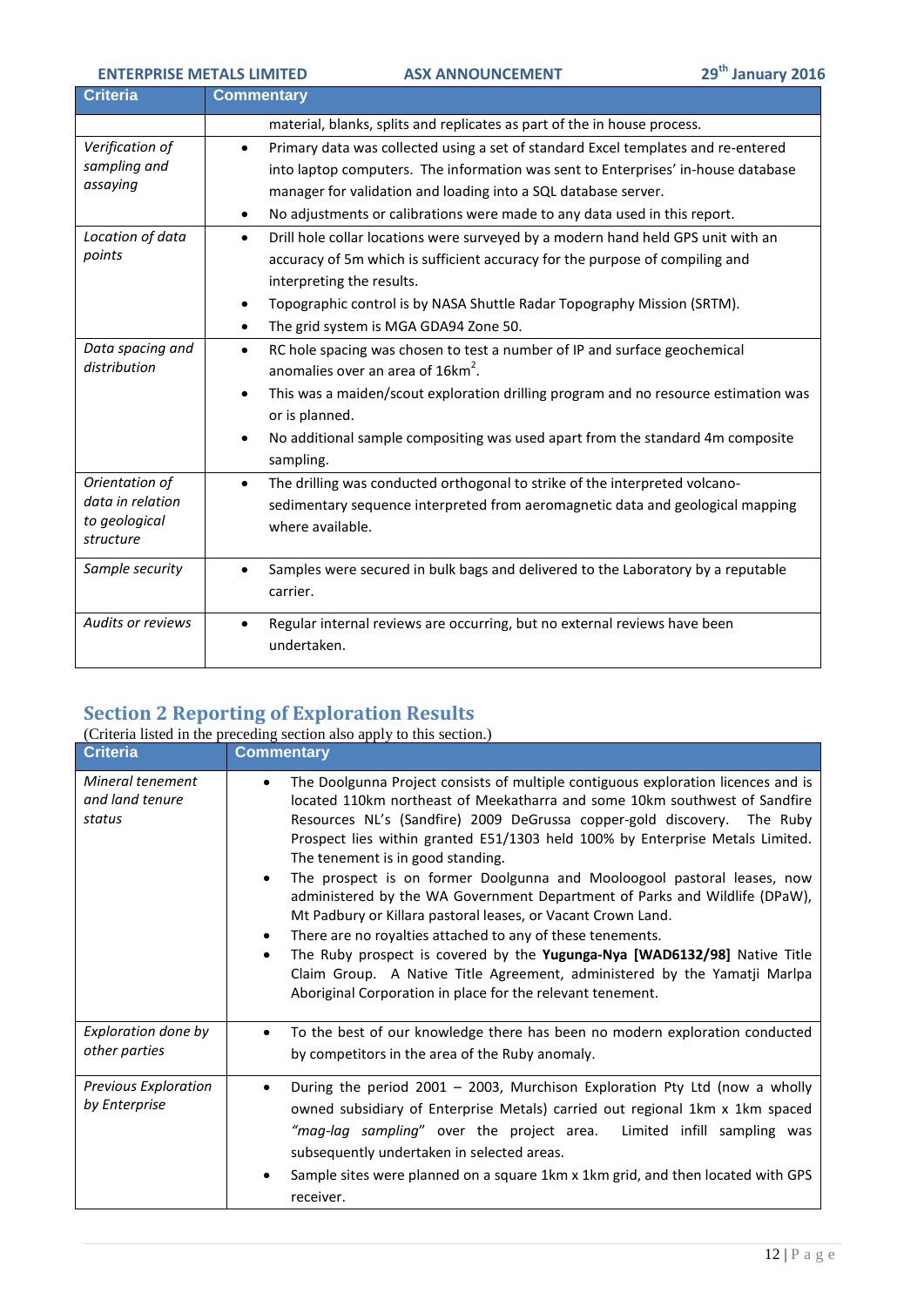Г

| <b>Criteria</b>                                                              | <b>Commentary</b>                                                                                                                                                                                                                                                                                                                                                                                                                                                                                                                                                                                                                                                                                                                                                                                                                                                                                                                                                                                                                                                                                                                                                                                                                                                                                                                                                                                                                                                                                                                                                                                                                                                                                                                                                                                                                                                                                                                                                                                                                                                                                                              |
|------------------------------------------------------------------------------|--------------------------------------------------------------------------------------------------------------------------------------------------------------------------------------------------------------------------------------------------------------------------------------------------------------------------------------------------------------------------------------------------------------------------------------------------------------------------------------------------------------------------------------------------------------------------------------------------------------------------------------------------------------------------------------------------------------------------------------------------------------------------------------------------------------------------------------------------------------------------------------------------------------------------------------------------------------------------------------------------------------------------------------------------------------------------------------------------------------------------------------------------------------------------------------------------------------------------------------------------------------------------------------------------------------------------------------------------------------------------------------------------------------------------------------------------------------------------------------------------------------------------------------------------------------------------------------------------------------------------------------------------------------------------------------------------------------------------------------------------------------------------------------------------------------------------------------------------------------------------------------------------------------------------------------------------------------------------------------------------------------------------------------------------------------------------------------------------------------------------------|
|                                                                              | The regolith landform setting was recorded. The proportions of the main lag<br>types, Eg. highly ferruginous (including magnetic and non magnetic); ferruginised<br>lithic; lithic; quartz; calcrete; other, and grain size were recorded.<br>Lag was swept up with a plastic dust pan and brush over about a 5 m diameter<br>$\bullet$<br>area. (for $\sim$ 2 kg sample). Coarse pebbles, sticks, etc (greater than 1 or 2 cm) were<br>swept out on to a plastic sheet and any organic material was removed. Two<br>magnetic susceptibility readings were recorded. A hand held magnet inside a<br>plastic bag was used to collect the magnetic fraction (between 50-100gms).<br>Samples were submitted to Ultra Trace Pty Ltd of Canning Vale, W.A. and after<br>sorting and drying, samples were pulverized and then exposed to concentrated<br>hydrochloric acid to extract moderately bound elements (partial extraction<br>methodology) and analysed for a limited range of elements by ICPMS and ICPOES<br>methods. (Au, Ag, As, Pt, Ta, Ba, Cr, Cu, Fe, Zn, Hg).<br>In 2007, Murchison Exploration Pty Ltd was acquired by Revere Mining Ltd, now<br>called Enterprise Metals Ltd ("Enterprise").<br>In 2008, Enterprise retrieved the maglag sample pulps from storage and submitted<br>them to Actlabs Pacific Pty Ltd, Redcliffe W.A. for analysis of an expanded suite of<br>61 elements. Samples were pulverized prior to a total digest (four-acid) and<br>determination of the elements listed below using ICP-MS and ICP-OES methods.<br>Analysed elements were: Ag, Al, As, Ba, Be, Bi, Ca, Cd, Ce, Co, Cr, Cs, Cu, Dy, Er, Eu,<br>Fe, Ga, Gd, Ge, Hf, Hg, Ho, In, K, La, Li, Lu, Mg, Mn, Mo, Na, Nb, Nd, Ni, P, Pb, Pd,<br>Pr, Pt, Rb, Re, S, Sb, Sc, Se, Sm, Sn, Sr, Ta, Tb, Te, Th, Ti, Tl, Tm, U, V, W, Y, Yb, Zn,<br>Zr.<br>During 2011, the Company commenced a program of follow up soil sampling of<br>the Revere maglag gold anomaly. Sampling was undertaken at a sample spacing<br>of 200m x 200m, with some infill sample spacing of 100m x 100m.<br>Refer 2011 IP geophysical survey below.<br>٠ |
| Geology                                                                      | The Company considers the Bryah Basin to be prospective for VHMS style copper<br>$\bullet$<br>gold massive sulphides similar to DeGrussa and Monty deposits.<br>The Goodin Fault and associated cross structures are potential conduits for<br>mineralising fluids into the volcano-sedimentary sequences of the Narracoota Fm<br>and the Karalundi Fm.<br>Although the area is covered by regolith, it is expected that blind massive sulphide<br>٠<br>bodies would manifest themselves as electromagnetic conductors.                                                                                                                                                                                                                                                                                                                                                                                                                                                                                                                                                                                                                                                                                                                                                                                                                                                                                                                                                                                                                                                                                                                                                                                                                                                                                                                                                                                                                                                                                                                                                                                                        |
| Drill hole Information                                                       | Refer to Table 1, table of drill collars information.<br>$\bullet$                                                                                                                                                                                                                                                                                                                                                                                                                                                                                                                                                                                                                                                                                                                                                                                                                                                                                                                                                                                                                                                                                                                                                                                                                                                                                                                                                                                                                                                                                                                                                                                                                                                                                                                                                                                                                                                                                                                                                                                                                                                             |
| Data aggregation<br>methods                                                  | Simple average of copper assays for 1m samples with +500ppm Cu.<br>$\bullet$                                                                                                                                                                                                                                                                                                                                                                                                                                                                                                                                                                                                                                                                                                                                                                                                                                                                                                                                                                                                                                                                                                                                                                                                                                                                                                                                                                                                                                                                                                                                                                                                                                                                                                                                                                                                                                                                                                                                                                                                                                                   |
| Relationship<br>between<br>mineralisation<br>widths and intercept<br>lengths | Only down hole lengths are reported as true width of mineralized intervals is not<br>known.                                                                                                                                                                                                                                                                                                                                                                                                                                                                                                                                                                                                                                                                                                                                                                                                                                                                                                                                                                                                                                                                                                                                                                                                                                                                                                                                                                                                                                                                                                                                                                                                                                                                                                                                                                                                                                                                                                                                                                                                                                    |
| <b>Diagrams</b>                                                              | Plan showing RC drill collars in ASX Release 23 January 2012 (figure. 2)<br>$\bullet$                                                                                                                                                                                                                                                                                                                                                                                                                                                                                                                                                                                                                                                                                                                                                                                                                                                                                                                                                                                                                                                                                                                                                                                                                                                                                                                                                                                                                                                                                                                                                                                                                                                                                                                                                                                                                                                                                                                                                                                                                                          |
|                                                                              | Isolated drill holes at Ruby Prospect so no geological cross sections prepared.<br>٠                                                                                                                                                                                                                                                                                                                                                                                                                                                                                                                                                                                                                                                                                                                                                                                                                                                                                                                                                                                                                                                                                                                                                                                                                                                                                                                                                                                                                                                                                                                                                                                                                                                                                                                                                                                                                                                                                                                                                                                                                                           |
| <b>Balanced reporting</b>                                                    | All significant results are reported.<br>$\bullet$                                                                                                                                                                                                                                                                                                                                                                                                                                                                                                                                                                                                                                                                                                                                                                                                                                                                                                                                                                                                                                                                                                                                                                                                                                                                                                                                                                                                                                                                                                                                                                                                                                                                                                                                                                                                                                                                                                                                                                                                                                                                             |
| Other substantive<br>exploration data                                        | 2011 IP data collected over Ruby Prospect by Fugro Ground Geophysics.<br>$\bullet$<br>The survey commenced in December 2010 but due to rain the survey was delayed<br>٠                                                                                                                                                                                                                                                                                                                                                                                                                                                                                                                                                                                                                                                                                                                                                                                                                                                                                                                                                                                                                                                                                                                                                                                                                                                                                                                                                                                                                                                                                                                                                                                                                                                                                                                                                                                                                                                                                                                                                        |